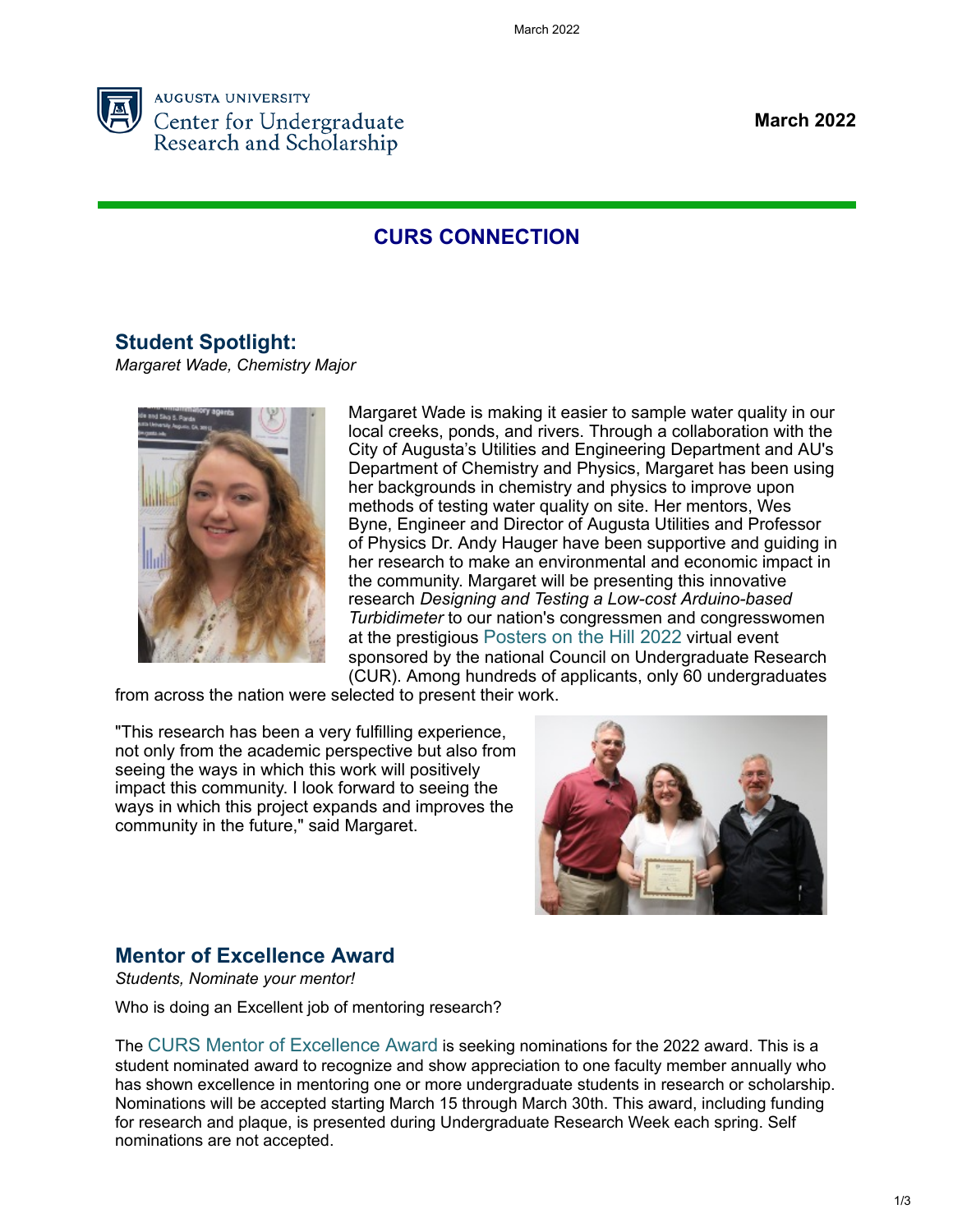### **[Undergraduate Research and Fine Arts](https://auginstruction.us.newsweaver.com/19nl4wupoc/1ttqrnz6seuk4y0qiyh7v3?lang=en&a=1&p=10044957&t=1630336) Conference**

Join us for the Undergraduate Research and Fine Arts (URFA) Conference on Wednesday, March 30, 2022. The conference poster sessions open at 10:00 am with a formal Welcome at 12:00 noon. There will be posters, oral presentations, and performances. We are excited to announce our Keynote Speaker this year is Dr. Tiffany Townsend, Chief Diversity Officer of the University, and



Associate Professor in the Department of Psychological Sciences. Faculty may use mini [assignments](https://auginstruction.us.newsweaver.com/19nl4wupoc/1ff63gngbsbk4y0qiyh7v3/external?a=5&p=10044957&t=1630336) to incorporate into classes and encourage students to notice the interdisciplinary nature of research happening at AU. Don't forget to attend the first 4x4 Showdown, a research pitch competition and the following awards ceremony.

The conference is held IN PERSON this year during Augusta University's Undergraduate Research Week: March 28 - April 1. View the conference [schedule and more details on the CURS](https://auginstruction.us.newsweaver.com/19nl4wupoc/13oafstzsvgk4y0qiyh7v3/external?a=5&p=10044957&t=1630336) website.

For questions about the conference, please email curs@augusta.edu.

### **Undergraduate Research Week Events**

CURS invites you to join us in celebrating undergraduate researchers, scholars, and their mentors during the annual Undergraduate Research Week, March 28th - April 1st.

#### Monday, March 28th - Tuesday, March 29th

**Student Researcher & Mentor Appreciation Days**. Students scholars and researchers, stop by the CURS Suite (AH E330) between 9a.m.- 4p.m. for a goodie bag for you and a gift to deliver to your mentor.

Wednesday, March 30th

**Student Undergraduate Research & Fine Arts Conference** (10:00 a.m. - 6:00 p.m.). View the conference schedule [here](https://auginstruction.us.newsweaver.com/19nl4wupoc/117zqo6hy3hk4y0qiyh7v3/external?i=2&a=5&p=10044957&t=1630336).

#### Student Undergraduate Research & Fine Arts Conference Presenters

If you have questions about presenting, or need assistance with slides, you may attend [CURS](https://auginstruction.us.newsweaver.com/19nl4wupoc/ah65kbu65zyk4y0qiyh7v3/external?a=5&p=10044957&t=1630336) Drop-In Hours from 1-4 p.m. in the Summerville Research Suite AH E325. MS Teams Virtual drop-in appointments are available as well with Dr. Davis (Teams message or call juldavis@augusta.edu).

- Wednesday, March 23rd 1-4 pm
- Thursday, March 24th 1-4 pm
- Friday, March 25th  $1 4$  pm

# **Distinctions in Research**

Attention students interested in earning the **Distinction in Research** and the **Distinction of Excellence in Research!**